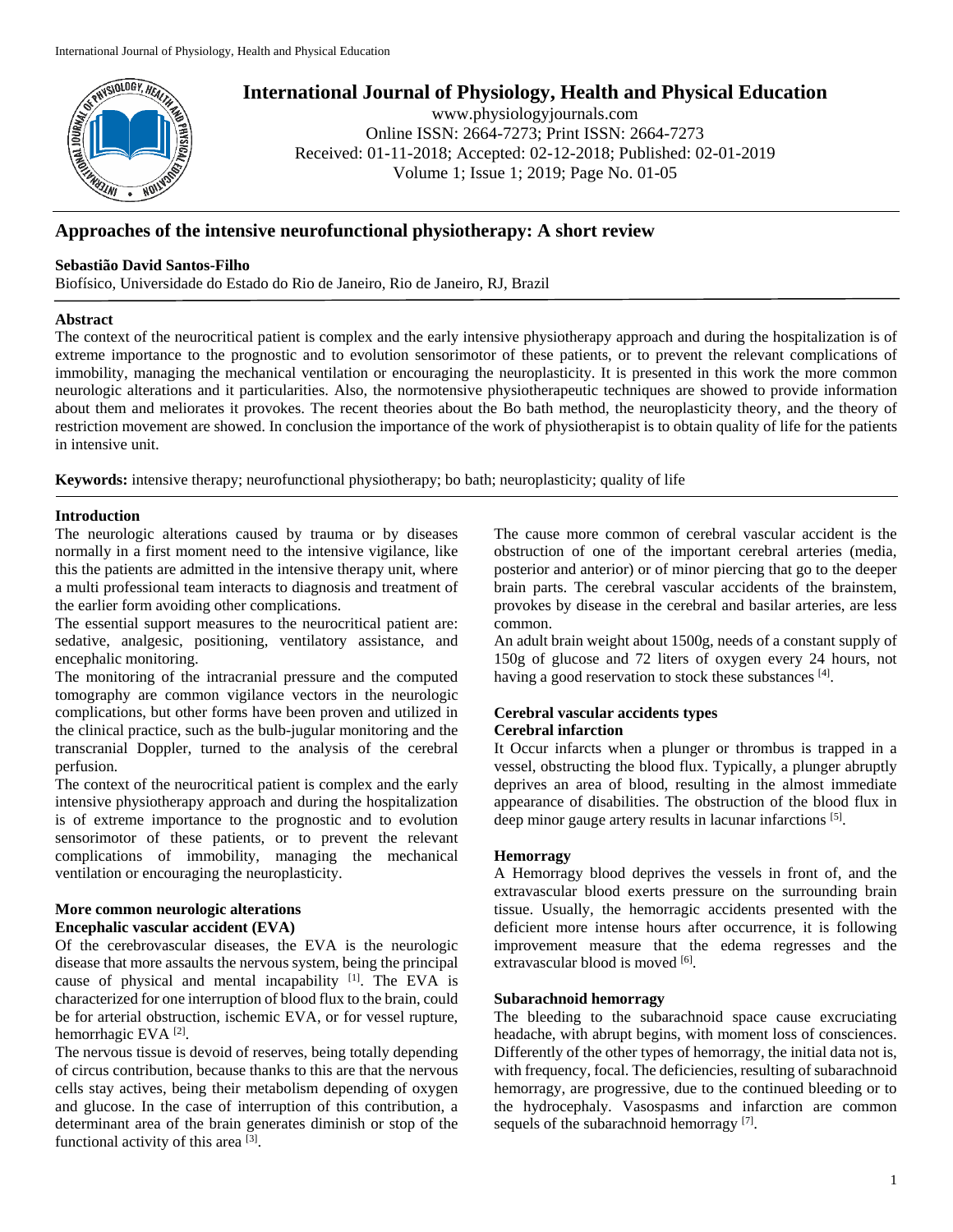#### **Cranioencephalic trauma - CET**

The cranioencephalic trauma is defined as a cerebral aggression, no of degenerative or congenital nature, but caused for an external physic force, that can produce a decreased or altered state of conscience, that results in compromise cognitive abilities or of the physic functioning. It can also result in the emotional disturb or compartmental functioning, could be temporary or permanent and provokes total or partial functional compromise<sup>[8]</sup>.

The major of the trauma lesions of the encephalic occur as result of accidents with motorized vehicles. The impact tends to damage the orbitofrontal region, the anterior or inferior parts of the temporal lobe and to cause diffuse axon damage. The axon damage reaches primary the base ganglion, top cerebellar pendulum, the corpus callosum and the midbrain. As the frontal, temporal and limbic areas are typically damage, the people present compromise of the capability of judgement, reducing of the executive functions, man sic deficiency, processing slowed down of the information, attention disturbs and compromise of the capability of complex problem solution  $[9]$ .

#### **Spindle trauma (ST)**

The trauma damages of the spinal cord are, in general, caused by motorized vehicles accidents, by lesions occurred in the sports, falling, or penetrating wounds. The three types of lesion not section the spindle. On the other hand, the damage is due of crushing, hemorragy, edema and infarction. The penetrate wounds by knife or projectile section directly the spindle neurons. Immediately after the trauma damage of spinal cord, the spinal functions below of the lesion level they are depressed or lost. This condition, known as spinal chock, is due of the interruption of the descendent tracts that produce the medullary neuron ionic facilitation <sup>[10]</sup>. During the spinal chock they are compromised: somatic reflex, autonomic reflex, autonomic regulation, sweating control and of the piloerection.

Various weeks after the lesion, most of the people experiment recuperation of part of the medullary function, with return of the reflex activity below of the lesion level. In some people, the spinal neurons they are excessively excited, leading to hyperreflexia<sup>[11]</sup>.

Cervical medullary lesion cause tetraplegia, with compromised of the arms functioning, of the trunk, of the legs and of the pelvic organs. People with lesions above of C4 need invasive ventilatory assistance, because the diaphragm has his innervation between C3 and C5. The paraplegia is caused by medullary lesion below de cervical level, preservation the arms function [12, 13].

## **Medullary lesions classification**

The medullary lesions are classified according two criteria: if the lesion is complete or incomplete and when to the neurological level of the lesion. A complete lesion is defined as a lack of the sensorial and neurological functions in the inferior sacral segment. An incomplete lesion is defined as sensorial function preservation and/or motor function in the more inferior sacral segment. The neurologic level is the level more caudal with sensorial and motor functions normal bilaterally. Yet, the motor functioning could be compromised in level different of the sensorial functioning and the losses could be asymmetric. In these cases, up until four distinct neurologic segments could be descripted in a same patient: right sensorial, left sensorial, right motor and left motor [14] .

#### **Neurointensive physiotherapeutic techniques Ventilatory assistance**

The need of mechanical ventilation is indicated for patients with fall of conscience level (Glasgow below of 10) and those who that presented alteration in the intracranial pressure (ICP) [15], being the normal value between: ICP< 10 mmHg – normal; ICP between 10 and 20 mmHg – slightly increased; ICP between 21 and 40 mmHg – moderately increased; ICP  $> 40$  mmHg – severely increased.

The ventilatory strategy walks in the control of the level of PCO<sub>2</sub>, until that when the vascular tonus regulation is responsive, to each 1 mmHg of increase of the  $PaCO<sub>2</sub>$  propitious an increase of 4% in the cerebral blood flux and consequently causes an increase of the ICP.

The called hyperventilation of prophylaxis is utilized in the first 24 hours, objectifying: maintenance of  $PaCO<sub>2</sub>$  around 28 to 33 mmHg, levels that margin the vasodilatation (increase) and vasospasm (decrease). The action desire is reached in the respiratory frequency addiction; surveillance about the relation inspiratory/expiratory and auto-PEEP, could be changed by anterior item; Surveillance of the intrapulmonary pressure, so that not alter the intracranial pressure (ICP); Head positioned in the medium line and headboard to 30º, favouring the cerebral venous return, beyond other complications as the bronco aspiration [16]. This strategy objective the maintenance of the cerebral perfusion pressure (CPP) = medium arterial pressure (MAP) – intracranial pressure (ICP). Other care during the mechanical ventilation should come back to the moment of aspiration of the airways, this must be criterions and indicated when necessary, should be think together the team the indication of neuromuscular blockers or changed in sedation.

The actual literature argues the not need of viewer as protocol to all patients, should this proceeding be judged of criterions with finality of avoid other clinical alterations due of this strategy. In an initial moment the great preoccupation is avoid complications due of the base problem, therefore, the preoccupation of the physiotherapist if it gives in the managing of ventilatory assistance if it is indicated or of the oxygen therapy and adequate bed positioning [16-19].

The neuroplasticity and the functional movements are study centre when we show the treatment progress, after the initial phase serving as base to application of physiotherapeutic techniques.

#### **Neuroplasticity**

The plasticity concept not is unique, although it will be older in the scientific literature, there is not unification theory of the neuroplasticity phenomena, the experimental approaches are multiple and the results oftentimes conflicting. It is considered as the nervous system tendency and to adjust environmental influences during the development, and to establish or to restore disorganized functions by experimental or pathologic conditions [20-23] .

It can observe a link of plastic phenomena with the autogenetic development of nervous system, like this as the compensatory answer capability to lesions and other external influences, therefore, we can face the neuroplasticity in various angles, depending of the approach that if you do (morphological, physiological or psychophysical) and of how each mode react: motricity, perception and language.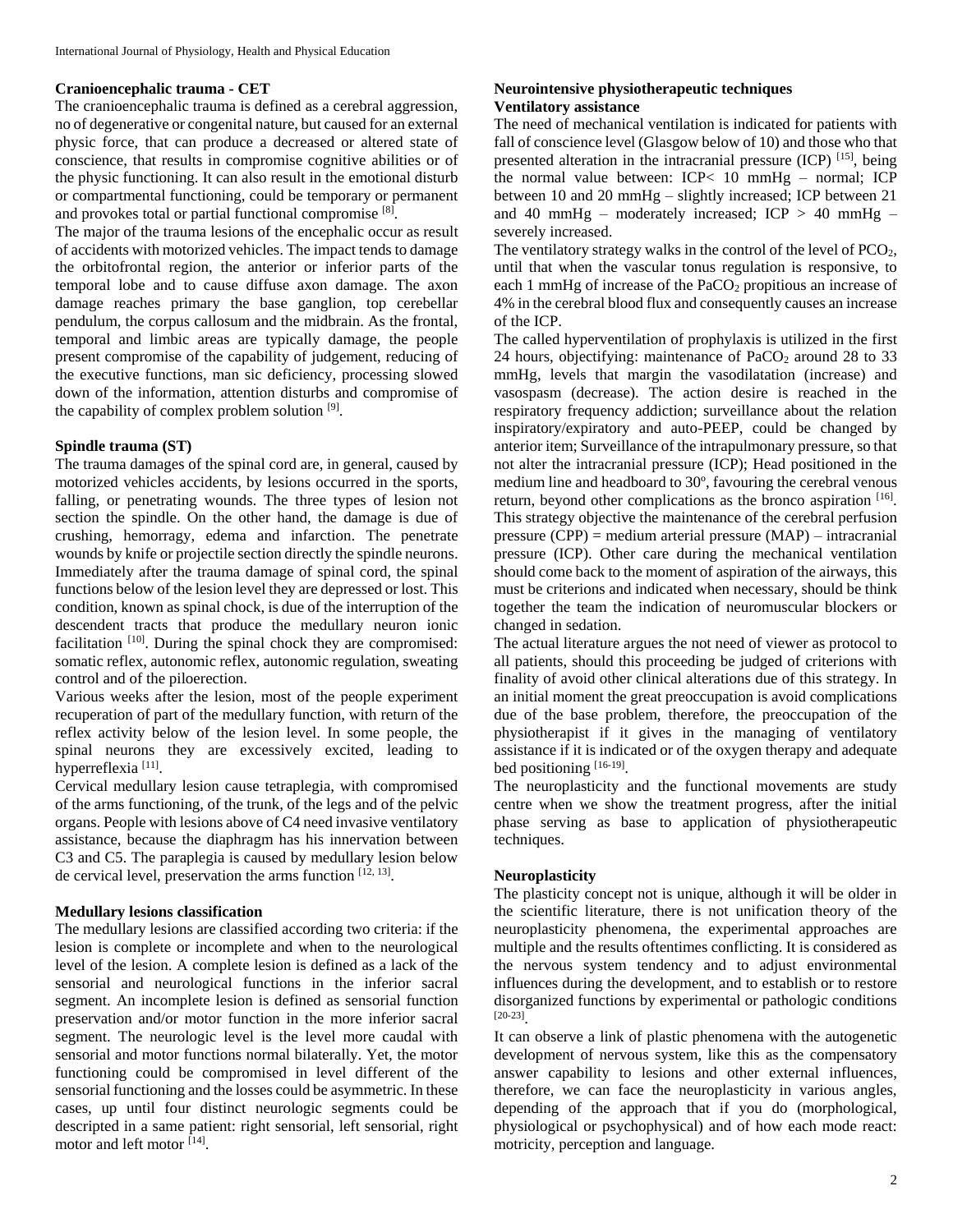The literature show works when considered doted of great plasticity the embryonic brains or neonate [24], if compared with the mature individuals' brains. The confirmation of relative loss of plasticity of the nervous system of adult's mammals it took to a great interest about the relation between the plastic phenomena and those that determine the normal ontogenetic development of the nervous system.

In the morphological plane, a lot of works of cellular alterations, dendritic and principally axonal, it has been descripted, being development many theories to explain how the nervous system submitted to destructive lesions it is capable, in determinate conditions, of to recover functions previously lost.

Hierarchy Representation Theory: each functional group of nervous system would be organized vertically in ascending levels of increase complexity. Like this, the levels, immediately inferiors to one lesion site assumed, although imperfectly. Good theory when applied to the motors system, but relatively week to explain plastic phenomena in the superior system sensorial and functional<sup>[25]</sup>.

Delectable Theory: one focal lesion destructive of the nervous system provokes, besides functional loss by define destruction region, it will have a specie of chock or functional depress (delectable) in regions related to lesion zone. The deficit observed right after the lesion it will be the association of the symptoms provokes by tissular destruction with that provokes by delectable, however this would disappear, returning to the normal the functioning of the depress regions  $[26]$ .

Doctrine of substitutionism: propose that before the lesion other regions of the nervous system assumed the altered function, "replacing" the destroyed region, when the more important factor that determines the temporal evolution of resulting deficits of lesions it will be "the quantity" of hit tissue, soon, how much minor the lesion, more easy the reminiscent regions could to assume the hit function [27].

A lot of suggestions were proposal, including the orientation of the fibres in growing according the straight lines of electoral fields, or according the lines of mechanical tension coming of the grown and nervous system folds, or still according chemical gradient of substances capable of "to attract" the growing cones of the axons in direction to their targets. In second place comes up the question of how is stablished the precise topographic relations between the pre-synaptic population and the respective post-synaptic targets  $^{[28]}$ . In this case, the postulation of some factors that operate in this construction of the coupling must the evidences obtained of plastic systems, as the competition by postsynaptic sites, when the two populations of growing axons establish competitive interactions by "conquer" of the available terminal space; "Compensating bud", in this case, each axon had a volume of arborization pre-terminal, when a part this arborization is destroyed, the loss is compensated by buds that occur in other points of the growing axons, could be disorganized by mechanical disturbs of the target tissue [29].

It know that with the neural plasticity can stablish the lost part function and/or lesioned, being the microscope prosses that take part of the neural plasticity: the priority inhibition of the connections immediately before the lesion and local budding of both involved axons and neighbouring axons, that take to the formation of new synapses correct and incorrect, this mechanism of repair or budding of axons occur principally the sensitivemotors nerves [30].

Other points latter can be emphasized in these patients as the increase of the respiratory capability that normally is deficient, by the situation of immobility in the bed or by alteration in the muscular information.

## **Therapy of restriction and induction to the movement (TRIM)**

The function recuperation of the superior members, promote by plasticity, is difficulty by a phenomena known as "not use learned". With the loss of the function of one area of the brain target by VCA, the region of the body that it was close to this area is affected lost its capability of movement. As the patient not move the affected member, it compensate using other, like this, before certain time, when the effects of the lesion not be more presents and occurred re-adaptations in the brain, the movements could be recovered, while, the patient "learned" that this member not is more functional.

The therapy of restriction and Induction to the movement (TRIM) is a technique that involves repetitive training of motor activities, that it can be better the function and the use of the hemiparetic superior extremity resulted of a chronic, acute or subacute VCA, it was it is believed that this improvement occurs through two separate but closely linked mechanisms: overcoming of the "not use learned" and induction of an use-dependent cortical reorganization.

The objectives of the TRIM are based on researches previously made in primates, whose the somatic sensations of a one superior extremity were surgery abolished through dorsal rhizotomy. The monkeys cessed the use of affected superior extremity immediately before the deafening and never recover exponentially their use. However, the use of the member deafening can be induced both by immobilization of intact superior extremity and by training in a period of days. The result was an extensive reutilization of the superior extremity deafening persisting by the rest of life of the animal, reflecting in gain motors in the functional activities as in the nutrition.

The somatosensory deafening and the VCA obviously involve different types of lesion. However, the nature of the mechanism involved in "not use the affected superior extremity" is one that this comes in function always there is damage to the nervous system, resulting in an initial amplified deficit followed by a prolonged recuperation period. As the patient or the animal before the VCA utilized compensatory strategies, to realize activities of diary life, using, the not affected superior extremity, in the majority of their activities the intrinsic recuperation that occur is "mascaraed". Therefore, though the motor function return gradually as a result of the spontaneously and rehabilitation, the use actual of the hemiparetic superior extremity often look like much smaller that the potential use.

## **Bo bath concepts**

It is a treatment based in the neuro evolution theory. It was much utilized in individuals with central nervous system physiopathology. It has the objective to modify the movement abnormal and tonus postural standard, facilitating more correctly movement motors standard, preparing the patient to a variety functional abilities, always realized by a specialized physiotherapist<sup>[31]</sup>.

The physiotherapeutic intervention evolve a process of direct handling to the inhibition and facilitation of techniques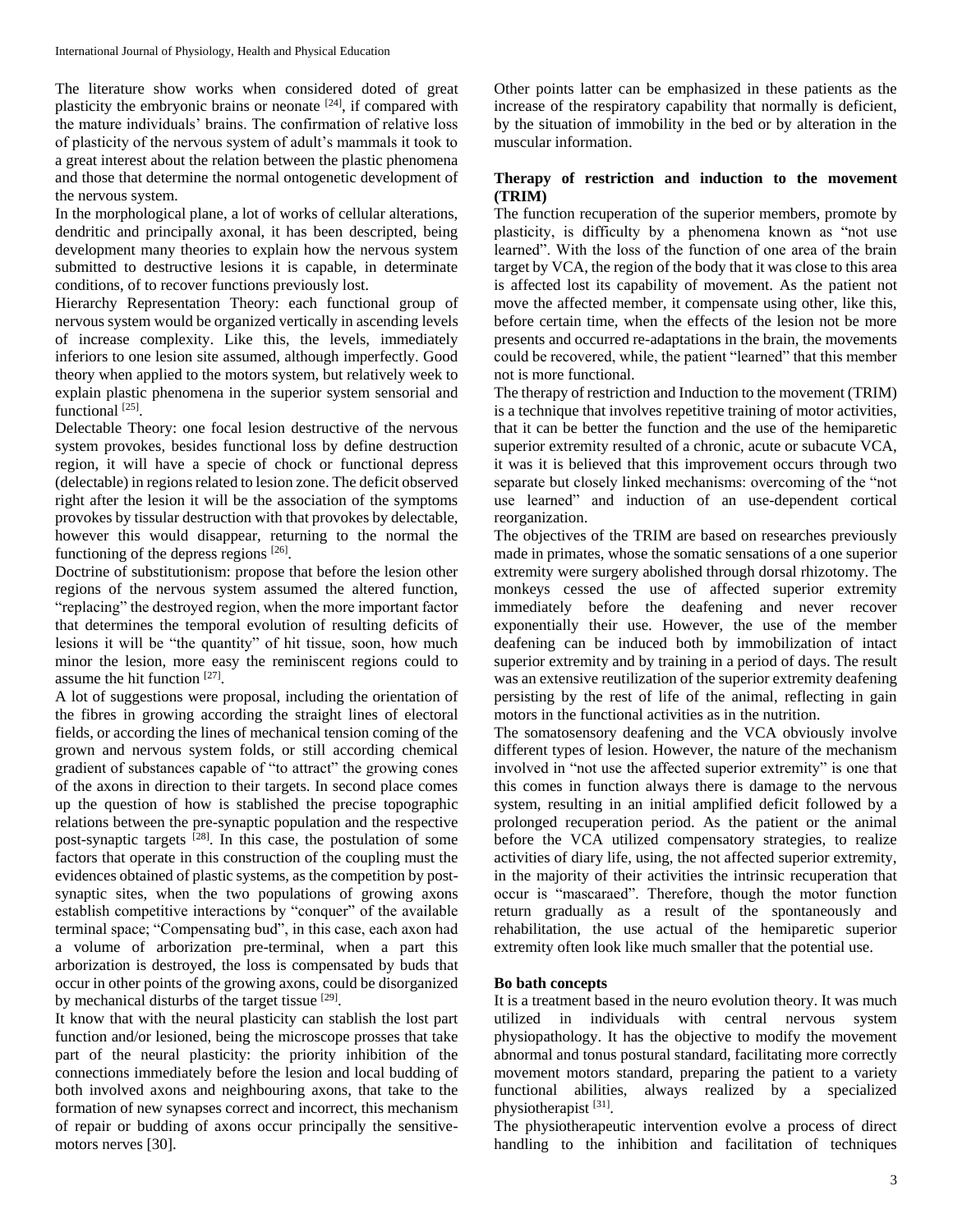application, with the objective of function perfect, including the vary systems interaction [32, 33].

The neuroevolution treatment recognizes that a continuous inadequate behavior can result in increased deficiency, new deficiency and other physiopathology, such as the compromised of the cardiorespiratory function or contractures and deformities of the muscles and articulations  $[34, 35]$ .

The typical motor professional knowledge and how it varies throughout life, provide the embassy to a functional evaluation and interventional planning, fits to the physiotherapist to recognize that there are standards generic of time and abilities acquisition during the development and maturation as well as the loss of some abilities in the aging. These standards provide a reference model to an efficient human motor function and enable the individuals' difference identification, normal and atypical deviations, and the inadequate motor control.

#### **Proprioceptive neuromuscular facilitation (PNF)**

The techniques of PNF trust mainly in the stimulation of the proprioceptors to increase the demand made to the neuromuscular mechanism, to obtain and simplification theirs answers. It was developed by Dr Herman Kabat e by Ms Margareth Knott, in the Kabat Kaiser Institute, between 1946 and 1951 [36].

These techniques and the treatment method in what are used aims to obtain the maximum quantity of activity that can be achieved in each volunteer effort and the major number of repetitions of this activity to facilitate the answer. The physiotherapist need of expertise in the execution of the techniques and a total understand of the treatment method to obtain the best results of the patient [37] .

#### **References**

- 1. Chow FC, Marra CM, Cho TA. Cerebrovascular disease in central nervous system infections. Semin Neurol. 2011; 31(3):286-306.
- 2. Amki ME, Wegener S. Improving Cerebral Blood Flow after Arterial Recanalization: A Novel Therapeutic Strategy in Stroke. Int J Mol Sci. 2017; 18(12):2669. doi: 10.3390/ijms18122669.
- 3. Arble DM and Sandoval DA. CNS Control of Glucose Metabolism: Response to Environmental Challenges. Front Neurosci. 2013; 7: 20. doi: 10.3389/fnins.2013.00020
- 4. Van Opstal AM, Hafkemeijer A, van den Berg-Huysmans AA, Hoeksma M, Blonk C, Pijl H, Rombouts SARB, van der Grond J. Brain activity and connectivity changes in response to glucose ingestion. Nutr Neurosci. 2018; 27:1-8.
- 5. Du Y, Yang X, Song H, Chen B, Li L, Pan Y, Wu Q, Li J. Neuroimaging diagnosis for cerebral infarction. Neural Regen Res. 2012; 7(30): 2392-2399.
- 6. An SJ, Kim TJ, Yoon BW. Epidemiology, risk factors, and clinical features of intracerebral hemorrhage: An update. J Stroke. 2017; 19:3-10.
- 7. Al-Mufti F, Kamal N, Damodara N, Nuoman R, Gupta R, Alofaibi NM, Alkanag A, El-Ghanem M, Keller IA, Schonfeld S, Gupta G, Roychowdhury S. Updates in the management of cerebral infarctions and subarachnoid hemorrhage secondary to intracranial arterial dissection: A systematic review. World Neurosurg. 2019; 121: 51-58.
- 8. McEwen BS and Morrison JH. Brain on stress: Vulnerability and plasticity of the prefrontal cortex over the life course. Neuron. 2013; 79:16-29.
- 9. Garcia-Madrga JA, Gómez-Veiga I, Villa JO. Executive Functions and the Improvement of Thinking Abilities: The Intervention in Reading Comprehension. Front Psychol. 2016; 7:58. doi: 10.3389/fpsyg.2016.00058
- 10. Elshahidi MH, Monir NY, Elshery MA, Sharaqi AA, Haedaya H, Awad BI, Zaghloul K. Epidemiological characteristics of traumatical spinal cord injury (TSCI) the middle-east and north-Africa (MENA) region: A systematic review and meta-analysis. Bull Emerg Trauma. 2018; 6:75- 89.
- 11. Trompetto C, Marinelli L, Mori L, Pelosin E, Currà A, Molfetta L, Abbruzzese G. Pathophysiology of spasticity: implications for neurorehabilitation. Biomed Res Int. 2014; 2014:354906. Doi: 10.1155/2014/354906.
- 12. Herrmann KH, Kirchberger I, Biering-Sorensen F, Cieza A. Differences in functioning of individuals with tetraplegia and paraplegia according to the international classification of functioning, disability and health (ICF). Spinal Cord. 2011; 49:534-543.
- 13. Trgovcevic S, Milicevic M, Nedovic G, Jovanic G. Health condition and quality of life in persons with spinal cord injury. Iran J Public Health. 2014; 43:1229-1238.
- 14. Kundu ZS. Classification, imaging, biopsy and staging of osteosarcoma. Indian J Orthop. 2014; 48: 238-246.
- 15. Dash HH, Chavali S. Management of traumatic brain injury patients. Korean J Anesthesiol. 2018; 71: 12-21.
- 16. Pfotmueller CA, Pauchard-Neuwerth SE, Leichtle AB, Fiedler GM, Exadaktylos AK, Lindner G. Primary hyperventilation in the emergency department: A first overview. PLoS One. 2015; 10: e0129562. Doi: 10.1371/journal.pone.0129562.
- 17. Titsworth WL, Hester J, Correia T, Reed R, Guin P, Archibald L, Layon AJ, Mocco J. The effect of increased mobility on morbidity in the neurointensive care unit. J Neurosurg. 2012; 116(6):1379-88.
- 18. Roth C, Stitz H, Kalhout A, Kleffmann J, Deinsberger W, Ferbert A. Effect of early physiotherapy on intracranial pressure and cerebral perfusion pressure. Neurocrit Care. 2013; 18(1):33-38.
- 19. Ji-Myung OK, Young-Bae Park, Young-Jae Park. Association of dysfunctional breathing with health-related quality of life: A cross-sectional study in a young population. PLoS One. 2018; 13(10): e0205634. DOI: 10.1371/journal.pone.0205634.
- 20. Sharma N, Classen J, Cohen LG. Neural plasticity and its contribution to functional recovery. Handb Clin Neurol. 2013; 110: 3–12.
- 21. Nudo RJ. Recovery after brain injury: mechanisms and principles. Front Hum Neurosci. 2013; 7: 887. DOI: 10.3389/fnhum.2013.00887
- 22. Holman C, Villers-Sidani E. Indestructible plastic: the neuroscience of the new aging brain. Front Hum Neurosci. 2014; 8: 219. DOI: 10.3389/fnhum.214.00219.
- 23. Hendy AM, Lamon S. The Cross-Education Phenomenon: Brain and Beyond**.** Front Physiol. 2017; 8: 297. DOI: 10.3389/fphys.2017.00297